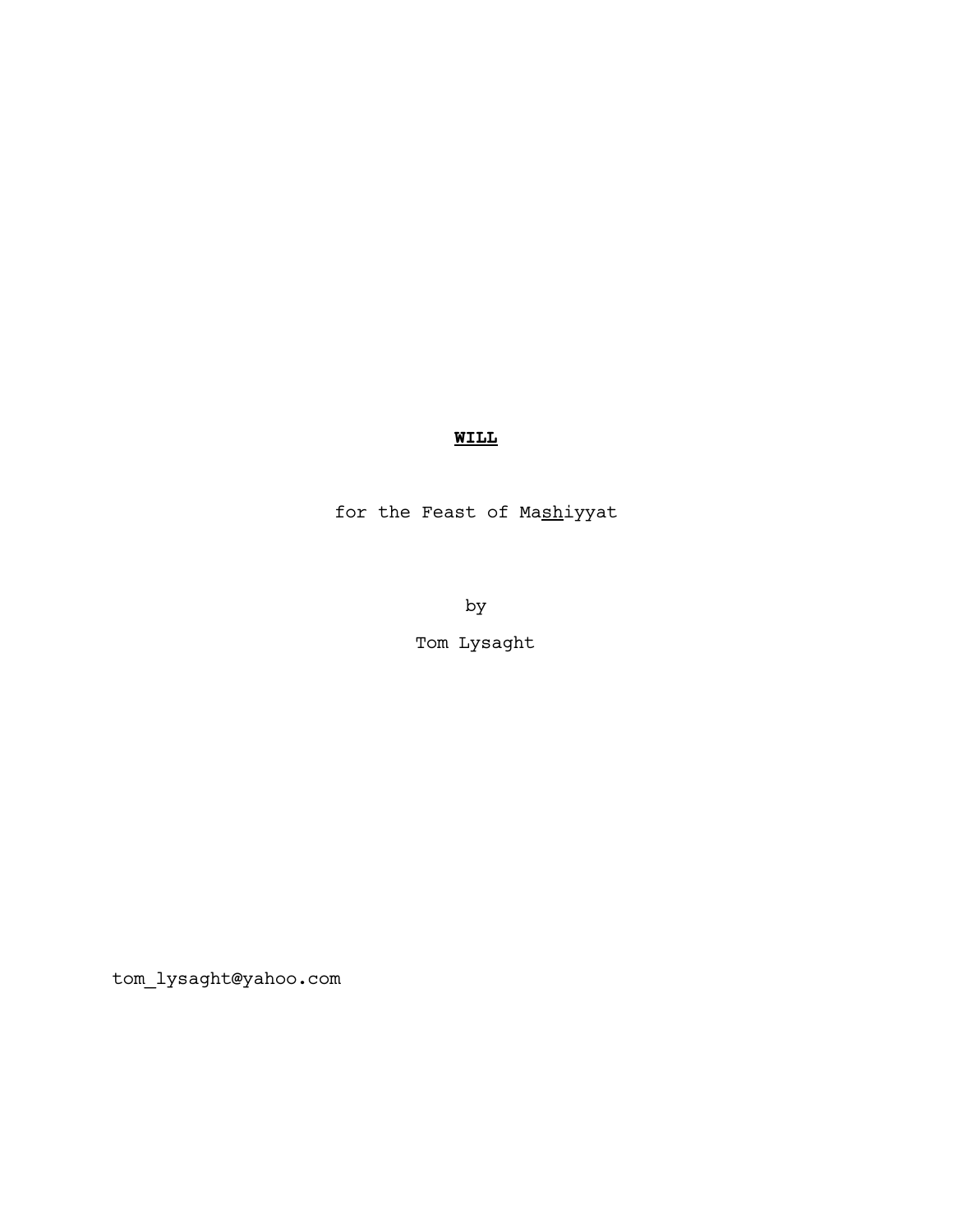### **WILL**

- for the Feast of Mashiyyat

[Music. The song " Yá Bahá' Madadi," a plea for divine assistance, from the CD Naghmeha.]

[Twenty seconds into the melody, the NARRATOR speaks.]

#### NARRATOR

"O friends! Prefer not your will to Mine, never desire that which I have not desired for you..."1

> [After a long pause an ACTRESS in long flowing garments - or otherwise elegantly dressed enters carrying aloft a lit candle. Her pace is procession-like. She winds back and forth across the stage, left to right to left, all the while advancing downstage. Like a martyr, her eyes look upward.]

> > NARRATOR (CONT'D)

"The candle of thine heart is lighted by the hand of My power, quench it not with the contrary winds of self and passion..."2

> [The ACTRESS holding the candle continues her procession toward down center. Pause. The NARRATOR repeats the first quote (1). Pause. The NARRATOR repeats the second quote (2). By this time the ACTRESS has reached downstage center and delicately — with reverence and dignity — set the candle upon the ground. She pauses, and then backs away from the lit candle, as a believer might exit a holy shrine. Meanwhile, the NARRATOR reads.]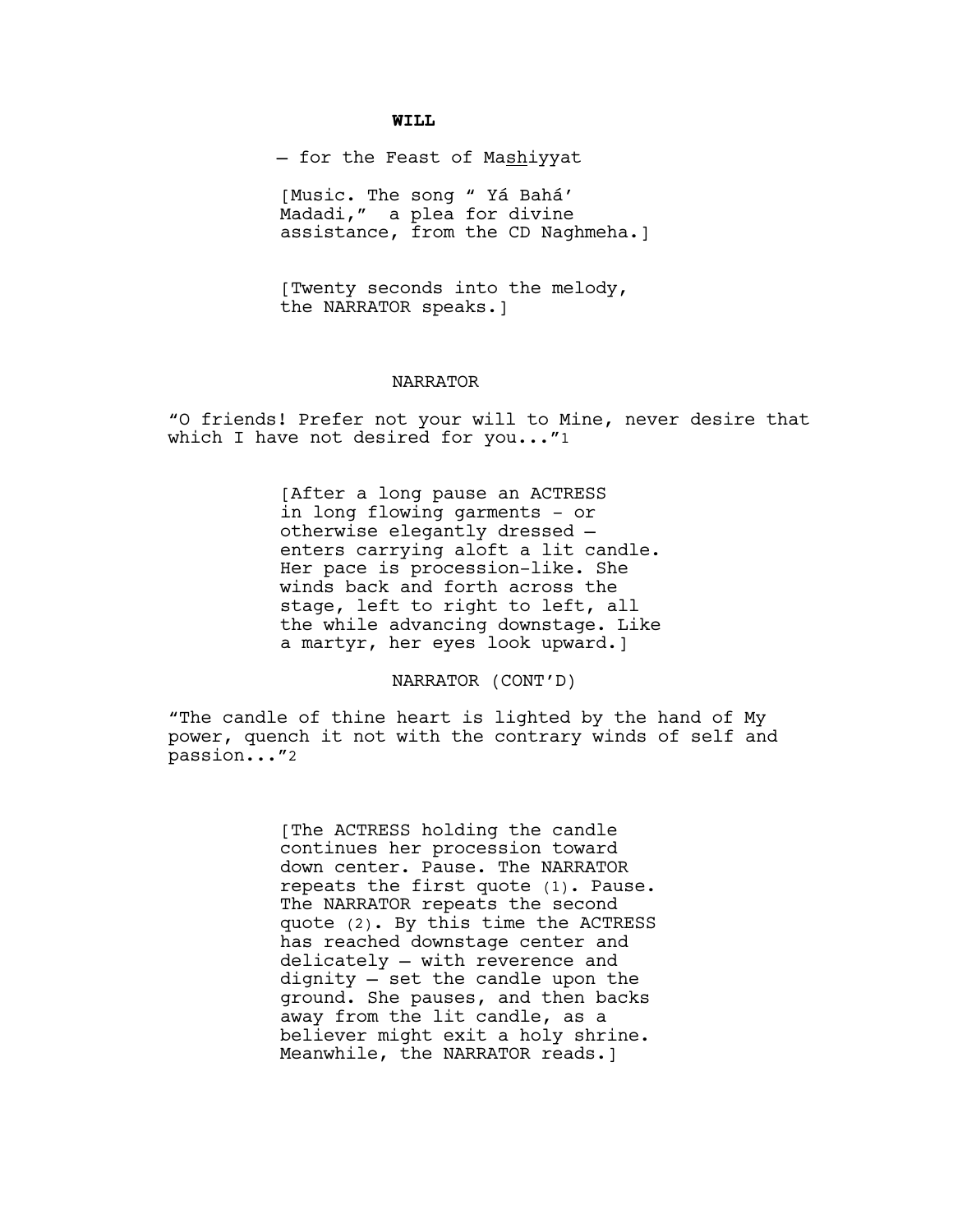## NARRATOR (CONT'D)

"I implore Thee, O my Lord, by Thy name the splendors of which have encompassed the earth and the heavens, to enable me so to surrender my will to what Thou hast decreed in Thy Tablets, that I may cease to discover within me any desire except what Thou didst desire through the power of Thy sovereignty, and any will save what Thou didst destine for me by Thy will."3

> [Music concludes. The NARRATOR recedes upstage, and an ACTOR enters. The ACTOR is also dressed semi-formally. He carries a glass basin of water in both hands. He directly approached the lit candle. As he does so, NARRATOR speaks.]

> > NARRATOR (CONT'D)

"My will and the will of another other than Me, even as fire and water, cannot dwell together in one heart."4

> [The ACTOR sets the glass basin down beside the lit candle. Slowly he dips his fingers into the water, and then sprinkles drops at the candle flame. Pause.]

> [The NARRATOR repeats the quote (3). The ACTOR then dips his fingers into the basin and with wet thumb and forefinger squeezes the wick and extinguishes the flame.]

[He turns his back on the doused candle and exits upstage. The NARRATOR wanders downstage and reads from a Holy Book.]

## NARRATOR (CONT'D)

"The will of the most resolute of men is as nothing when compared with the compelling evidences of Thy will, and the determination of the most inflexible among Thy creatures is dissipated before the manifold revelations of Thy purpose."5

> [A SECOND NARRATOR enters. After a pause, s/he reads from another Holy Book.]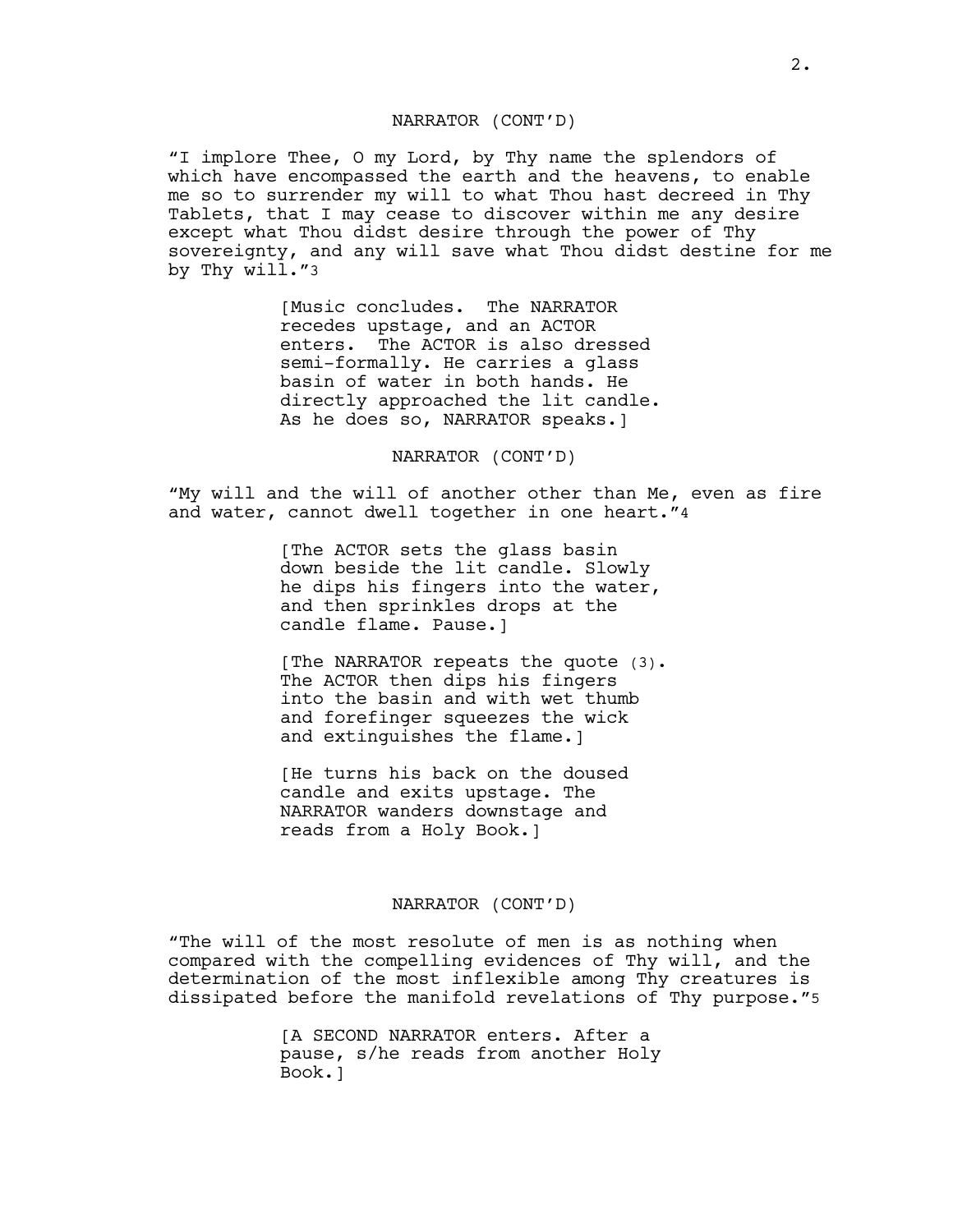### SECOND NARRATOR

"God Himself does not compel the soul to become spiritual. The exercise of the free human will is necessary."6

[Dramatic pause. Tension.]

[Then, as the strains of "On Earth As It Is in Heaven," from the CD soundtrack of the movie *The Mission*  begins to play, the ACTOR reenters. He is bearing a long wax taper that is lit. He enters majestically to the majestic music and approaches the extinguished candle.]

[He lights the candle just as the percussion music starts, a split second before the oboe starts. Only one minute has elapsed since his entrance. The ACTOR blows out the wax taper and stands in front of the candle. Thirty to 60 seconds more of music plays.]

[Music fades. When music becomes barely perceptible background music, the ACTOR intones a prayer. No music.]

#### ACTOR

"O Lord, make a me a hollow reed from which the pith of my self hath been blown, that I might be a clear channel through which Thy love may flow unto others."

[Pause.]

[The ACTRESS enters to the song "Falls" from *The Mission*  soundtrack. Her steps are synchronized to accompany each guitar strumming. It is a stealthy approach, as if she is sneaking up on the ACTOR downstage.]

[She conceals something behind her back. Just as the oboe in the song sounds, she presents the ACTOR with a a wooden wind instrument.]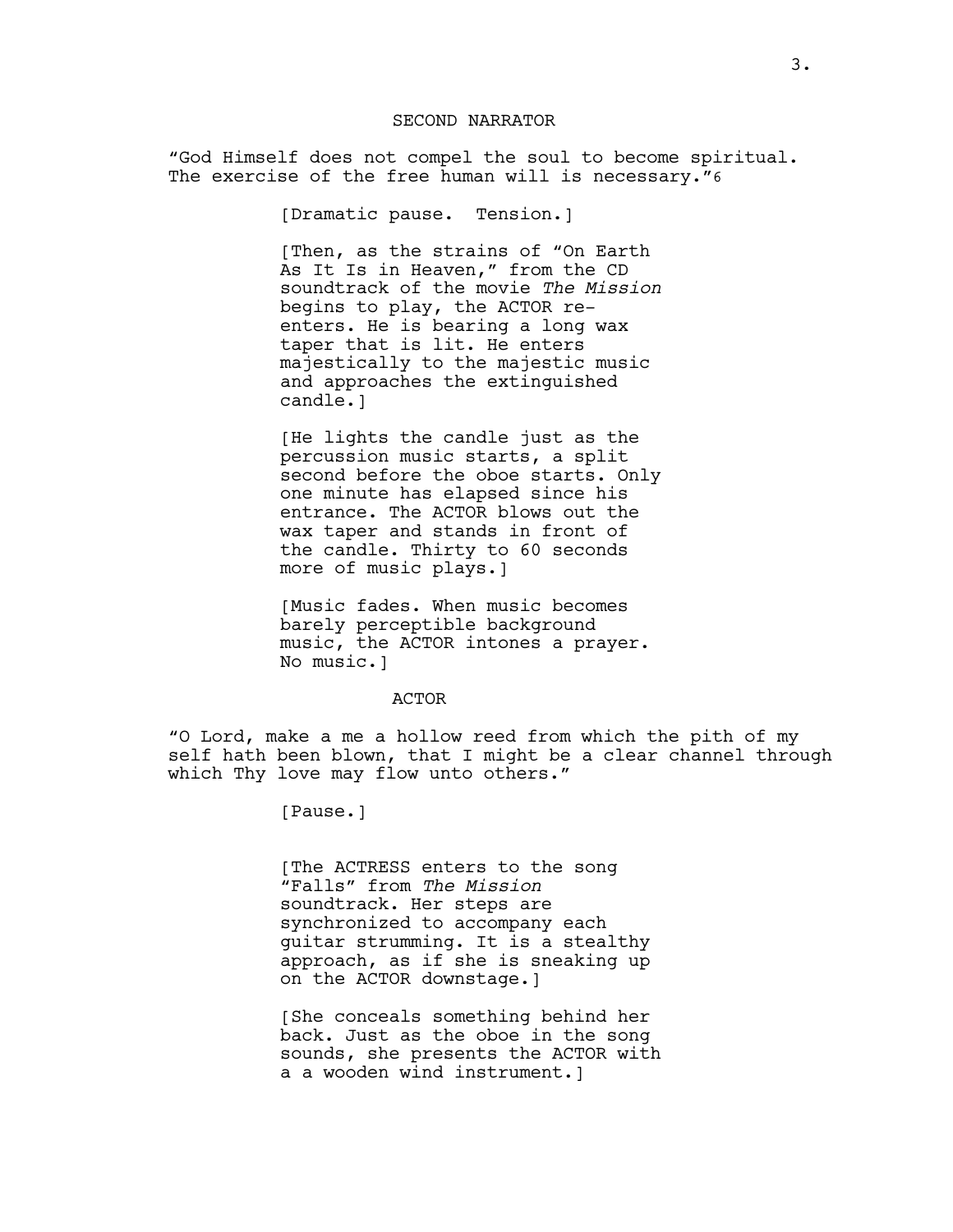[With Native American-like gestures — such as a fist from the heart toward the other person, touching the flute to the heart before presenting it, accepting it, etc. the exchange is made in slow choreographed movements.]

[After accepting the wind instrument, the ACTOR regards it in wonderment. As the music builds to a crescendo, the ACTOR raises the wooden instrument to the sky, timing its rise so that his arms become fully extended, right at the moment when the music peaks.]

[Music fades.]

[Silence.]

[The NARRATOR and SECOND NARRATOR come forward, and all four ACTORS stand at strategically spaced intervals on the performing space.]

[Pause.]

## ACTOR

"I have no will but Thy will, O my Lord, and cherish no desire except Thy desire... I am stirred by nothing else except the winds of Thy will, and breathe no word except the words which, by Thy leave and Thine inspiration, I am led to pronounce."7

#### NARRATOR

"O thou who hast surrendered thy will to God! By selfsurrender and perpetual union with God is meant that men should merge their will wholly in the Will of God, and regard their desires as utter nothingness beside His Purpose. Whatsoever the Creator commandeth His creatures to observe, the same must they diligently, and with the utmost joy and eagerness, arise and fulfil. They should in no wise allow their fancy to obscure their judgment, neither should they regard their own imaginings as the voice of the Eternal."8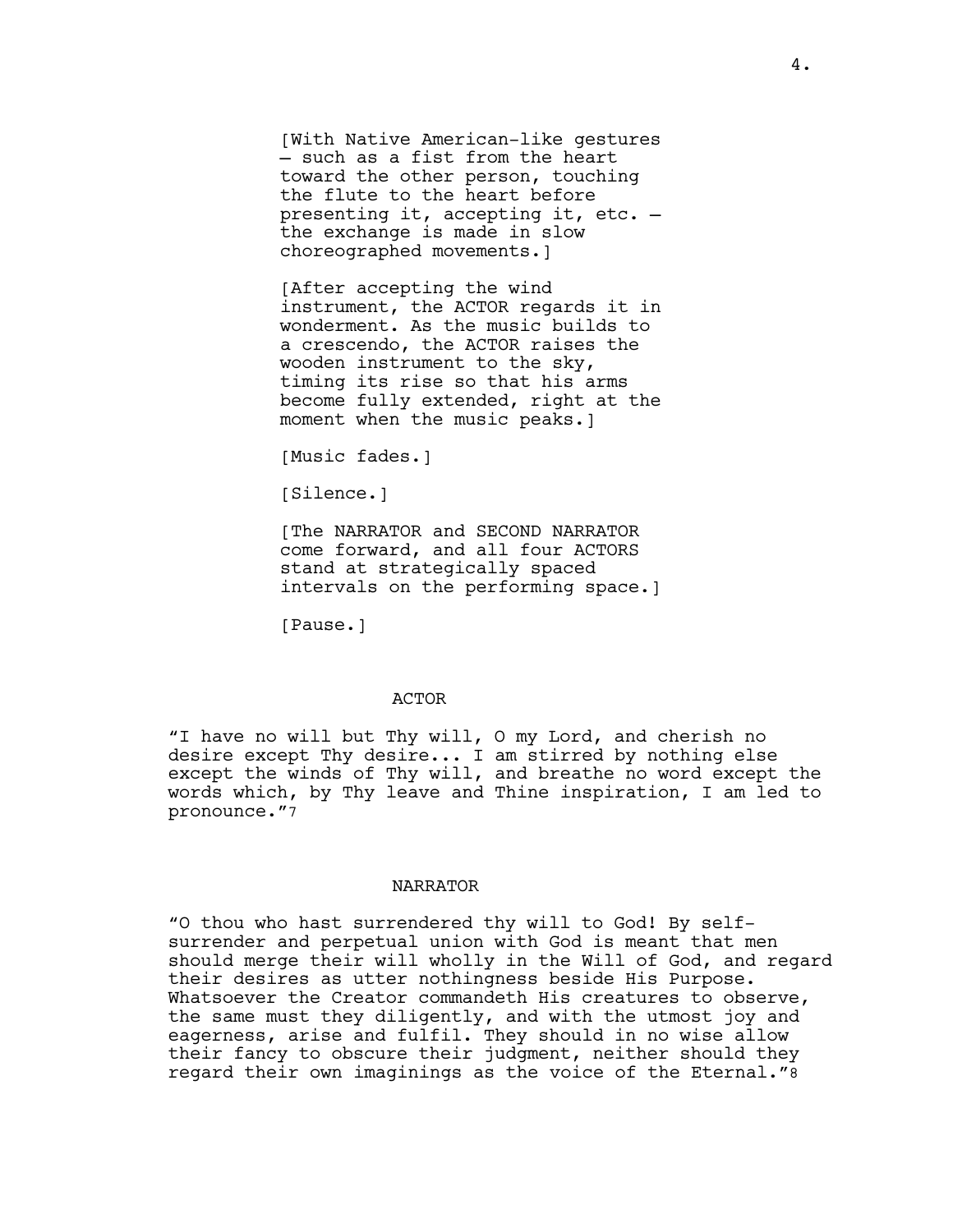#### ACTRESS

"I beg of Thee, O my God... that my choice be conformed to Thy choice and my wish to Thy wish, that I may be entirely content with that which Thou didst desire, and be wholly satisfied with what Thou didst destine for me by Thy bounteousness and favor. Potent art Thou to do as Thou willest. Thou, in very truth, art the All-Glorious, the All-Wise."9

### SECOND NARRATOR

"...In this consisteth the complete surrender of one's will to the Will of God. Meditate on this, that thou mayest drink in the waters of everlasting life which flow through the words of the Lord of all mankind, and mayest testify that the one true God hath ever been immeasurably exalted above His creatures. He, verily, is the Incomparable, the Ever-Abiding, the Omniscient, the All-Wise. The station of absolute selfsurrender transcendeth, and will ever remain exalted above, every other station.

"It behoveth thee to consecrate thyself to the Will of God. Whatsoever hath been revealed in His Tablets is but a reflection of His Will. So complete must be thy consecration, that every trace of worldly desire will be washed from thine heart. This is the meaning of true unity." 10

#### ACTOR

"...If it be Thy pleasure, make me to grow as a tender herb in the meadows of Thy grace, that the gentle winds of Thy will may stir me up and bend me into conformity with Thy pleasure, in such wise that my movement and my stillness may be wholly directed by Thee."11

[Pause.]

[In unison the ACTORS bow at the waist. They then exit reverently upstage. Candle remains burning.]

END OF FEAST'S DEVOTIONS

 $\mathcal{L}_\text{max}$  and  $\mathcal{L}_\text{max}$  and  $\mathcal{L}_\text{max}$  and  $\mathcal{L}_\text{max}$  and  $\mathcal{L}_\text{max}$  and  $\mathcal{L}_\text{max}$